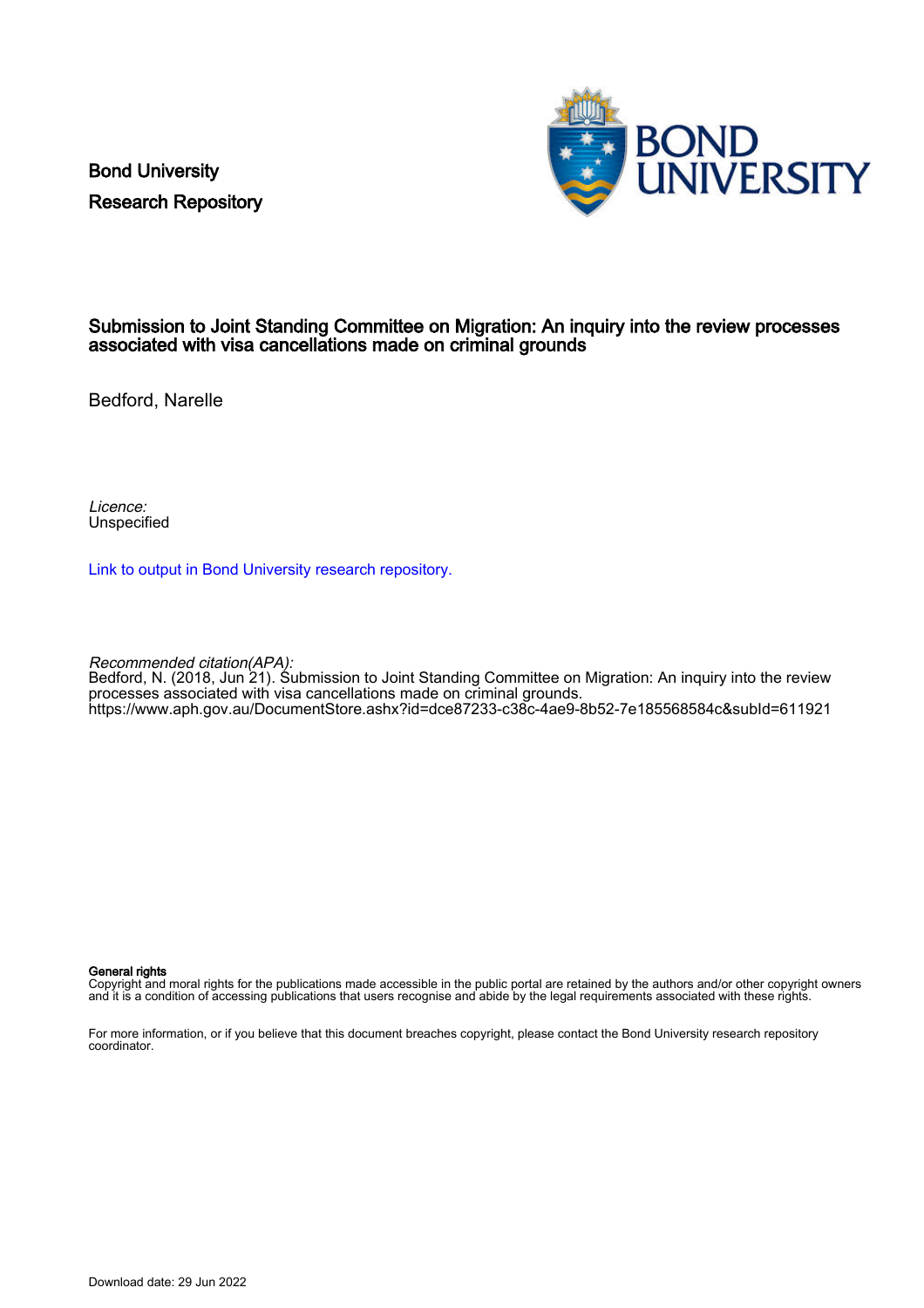

**Submission by Assistant Professor Narelle Bedford to the Joint Standing Committee on Migration on** *Review processes associated with visa cancellations made on criminal grounds***.** 

13 June 2018



**Narelle Bedford Assistant Professor** Faculty of Law Bond University Gold Coast Qld 4229 nbedford@bond.edu.au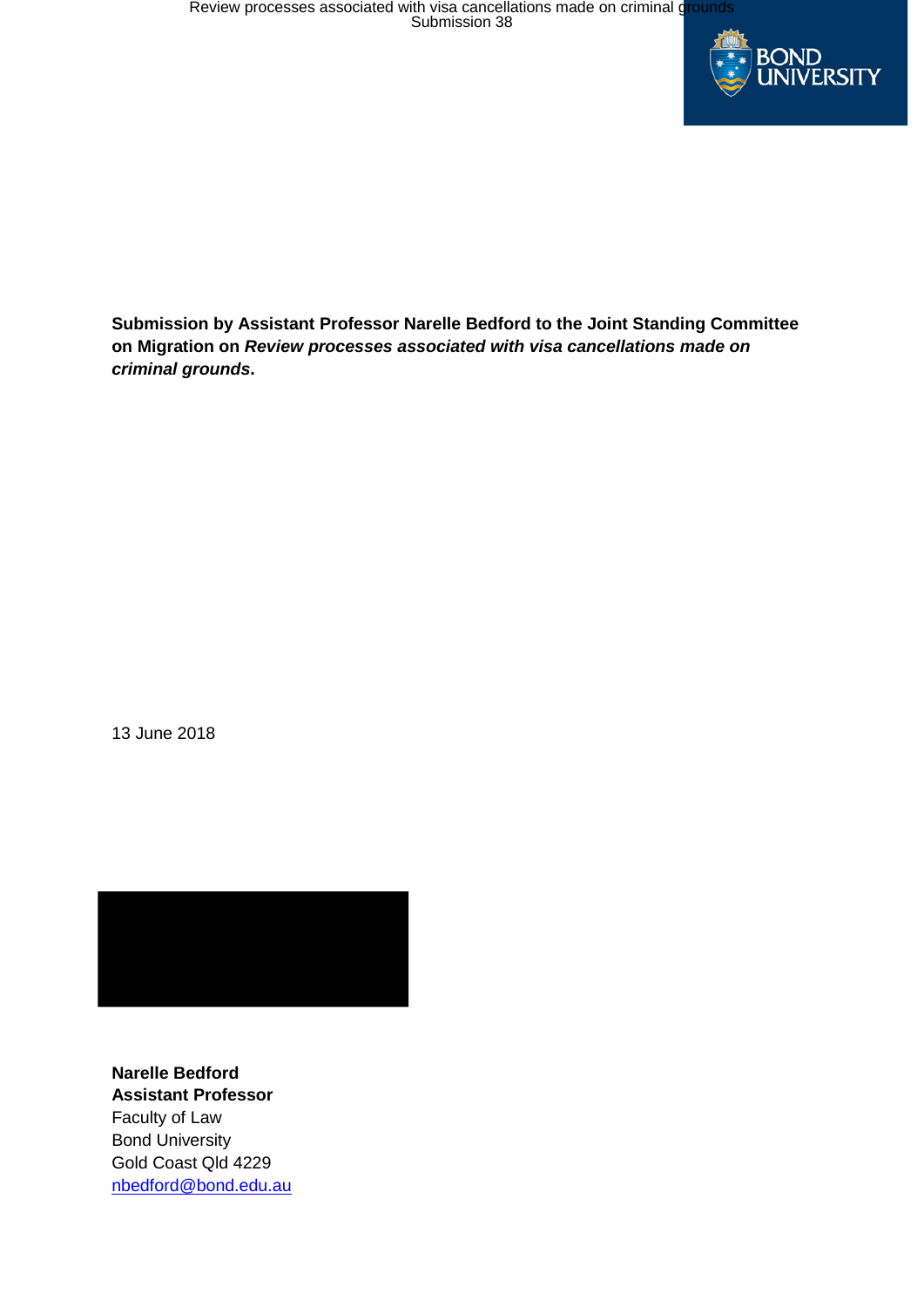

Office phone: 07 5595 1579

## **Summary of major points:**

- **1.** Merits review as performed by the Administrative Appeals Tribunal (AAT) is extremely important. The AAT is an integral part of the Australian administrative justice system. Merits review provides a mechanism of review that is simultaneously accessible, and also fair, just, informal, economical and quick. The AAT has a central role in upholding accountability over government decision-making. It is part of our system of checks and balances. The AAT is itself subject to the checks and balances of the court system.
- *2.* Statistics need to be treated with respect, and not subject to over-simplification. The rate that the AAT substitutes decisions of the government in respect of visa cancellations for criminal matters is not high and not significantly different to rates in other matters.
- **3.** Decisions about visa cancellations on criminal grounds are 'undeniably complex' as it involves the balancing of competing evidence and factors.
- **4.** The integrity, accountability, and transparency provided by AAT oversight on visa cancellations made on criminal grounds, performs a vital role and the AAT review process should be supported to continue to remain in place and defended from unwarranted negative reporting.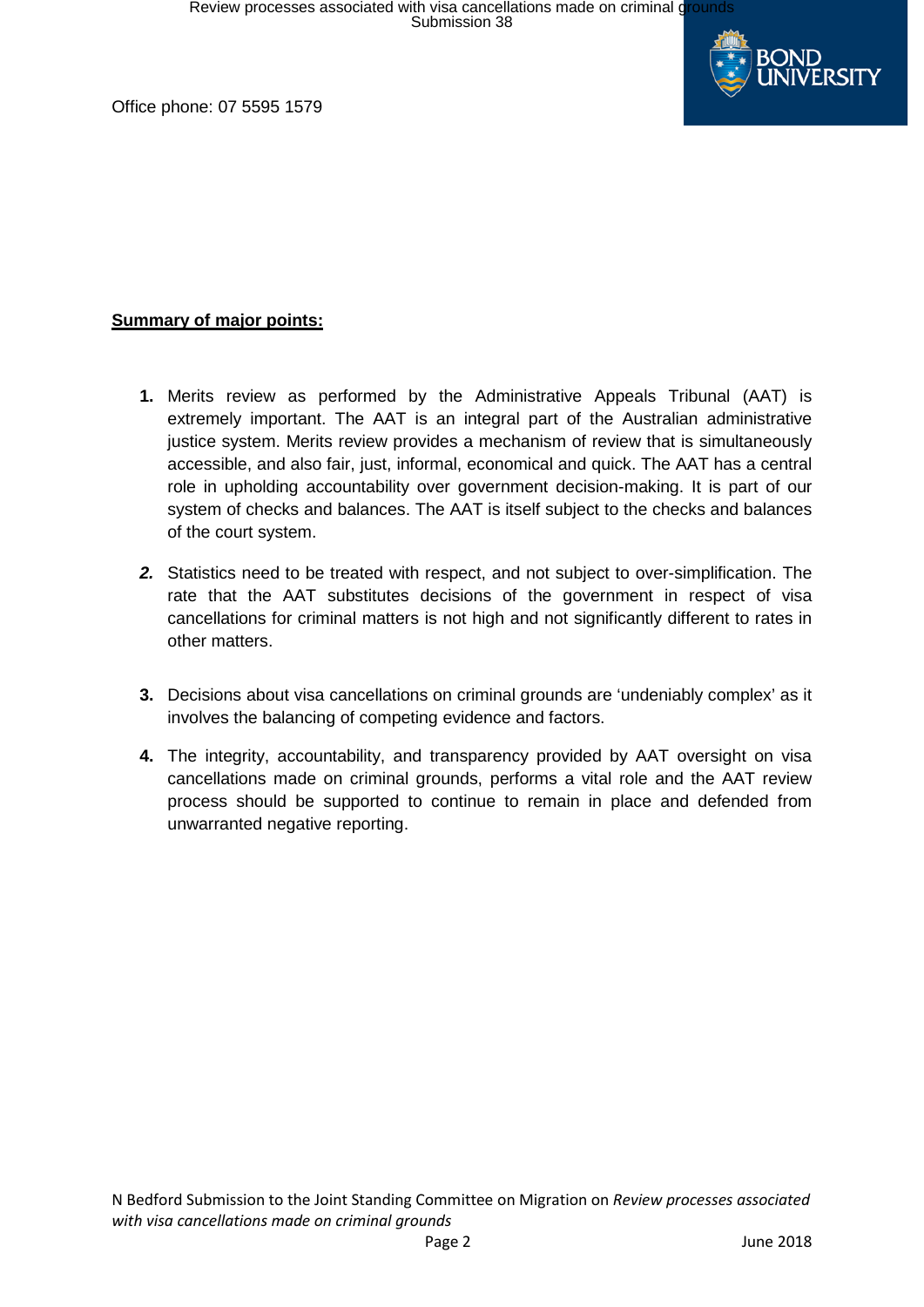

## **Introductory comments**

- **1.** I welcome the opportunity to make a submission to Joint Standing Committee on Migration on review processes associated with visa cancellations made on criminal grounds. I thank the Committee and its Secretariat for the extension of time for this submission to be lodged after the closing date.
- **2.** This submission is intended to be made public.
- **3.** I am currently an Assistant Professor in the Faculty of Law at Bond University, where I research and teach in the field of administrative law. Therefore, I have professional expertise in the subject matter of this inquiry. My comments and recommendations below are based on my expertise in administrative law issues.
- **4.** This submission is in respect of the first item listed in the Terms of Reference, namely 'The efficiency of existing review processes as they relate to decisions made under section 501 of the Migration Act'.

#### **Generally about merits review**

- **5.** I wish to commence this submission by stressing the importance of merits review as part of the Australian administrative justice system. Merits review provides a mechanism of review that is simultaneously accessible, and also fair, just, informal, economical and quick. The AAT has a central role in upholding accountability over government decision-making. It is part of our system of checks and balances. The AAT is itself subject to the checks and balances of the court system.
- **6.** Further, it is crucial to acknowledge the value of the AAT as an independent forum. The AAT facilitates access to justice by conducting merits review of government decisions and thereby permitting ordinary people to have their voice heard as their matter is reviewed by an independent, expert body. The availability of independent review increases public confidence in government decision-making, as by being subject to scrutiny it shows the government's commitment to transparency.
- **7.** Merits review was designed to have a normative impact on public administration and decision-making. This means that the AAT has a broader role beyond conducting individual reviews. One benefit of the AAT reviewing government decisions is that it provides guidance to decision-makers on interpretation of statutes and the application of policies to facts, which will in turn lead to improved government decision-making in the future.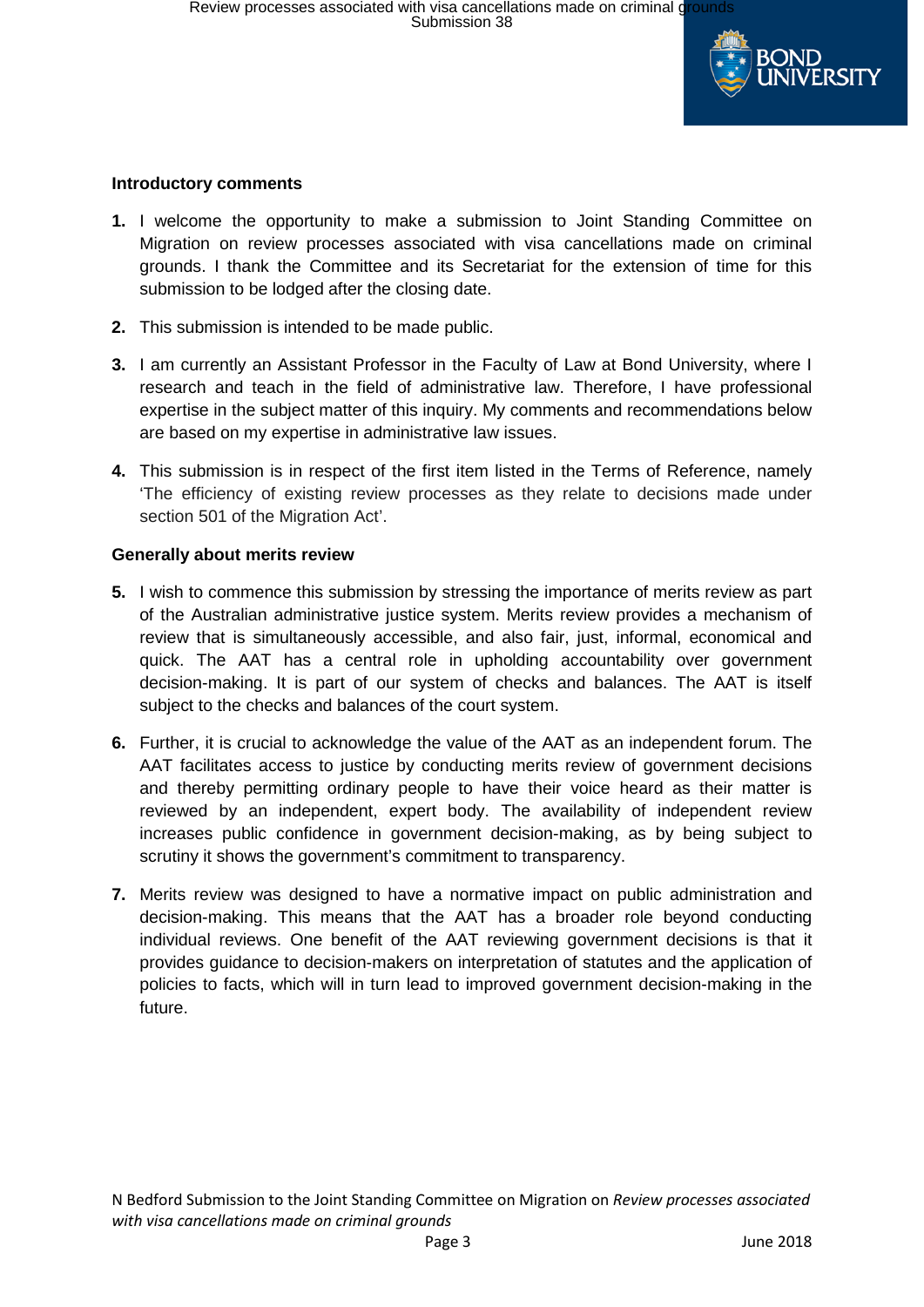

## **Generally about the review process for visa cancellation**

- **8.** Government decision-making is best viewed as a continuum. It commences with the original decision-maker, usually the Department or Minister, then there may be an internal review mechanism, followed by the AAT and the courts. When considering the review of visa cancellations, it is necessary to consider the whole decision-making process.
- **9.** The framework and process of reviewing visa cancellation decisions has been well explained in the submissions made by the AAT (submission 22) and also the Department of Home Affairs (submission 29). I do not seek to repeat these submissions where they explain this system.
- **10.** I support the approach taken by the Australian National Audit Office (submission 23) in identifying those aspects of the decision-making continuum which could be improved at the departmental level. The earlier that relevant information is obtained in the decision-making continuum, the better the whole system, including reviews by the AAT, can operate.
- **11.** It is essential that the AAT not be the target of criticisms that more accurately may have their sources earlier in the decision-making continuum. It may be that credible information only becomes available at a certain point in the review process. This scenario could arise because the AAT is able to consider new information - in addition to that information which was before the original decision-maker. The ability to consider fresh evidence enables a holistic and individualised approach to decision-making.

#### **Efficiency of the review process**

- **12.** Statistics need to be treated with respect, and not subject to over-simplification. The rate at which the AAT overturns government decisions needs to be considered carefully. It is essential that the data be analysed appropriately. The rate that the AAT substitutes decisions of the government in respect of visa cancellations for criminal matters is not high and not significantly different to rates in other matters.
- **13.** The AAT submission records in paragraph [15] that the AAT had 166 applications for review of visa decisions on criminal grounds from 1 July 2017 until 31 March 2018. At Appendix A the AAT records that 95 of 170 such decisions were affirmed. This means that the AAT agreed with the original decision. A further 37 were disposed of for other reasons. This totals 132 decisions were the original decision was upheld – in percentage terms 78%. In comparison 38 decisions, or 22%, were varied/set aside by the AAT.
- **14.** To the extent that decisions are over-turned this may be explicable on the basis of new evidence or the comprehensive application of the factors contained in the *Ministerial Direction*.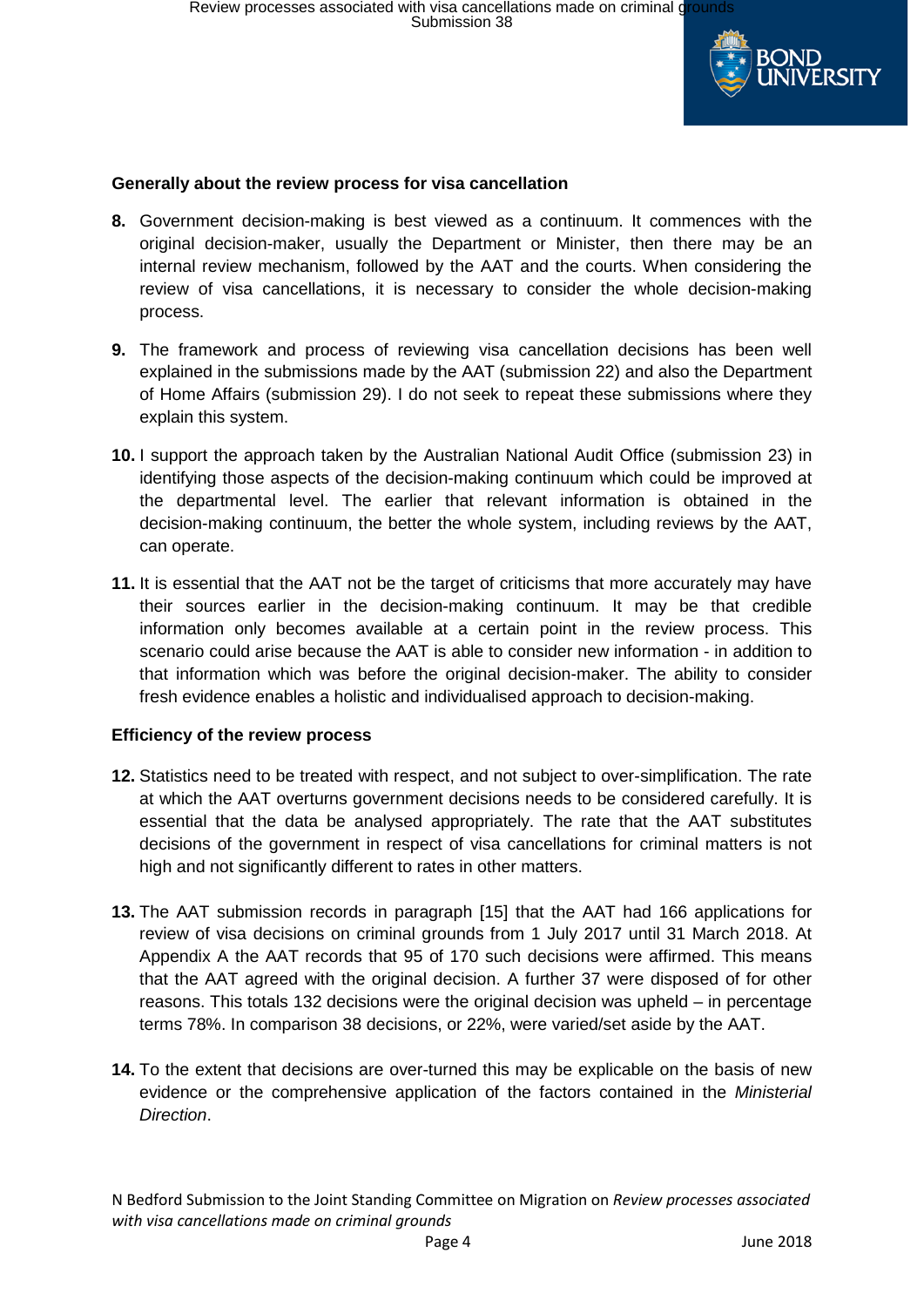

## **How the review process operates**

- **15.** There has been some mis-reporting in the media and in other public comments on what is to be taken into account as part of the visa cancellation review process. The AAT's role is to apply the legislation (specifically section 501 of the *Migration Act*) as well as the factors contained in *Ministerial Direction No. 65*, issued by the Minister under section 499 of the *Migration Act 1958* (Cth).
- **16.** It is incorrect to characterise the policy contained in the *Ministerial Direction* as a 'one strike and you are out' situation. In fact, the *Ministerial Direction* is much more detailed and nuanced and lists many factors to be balanced against each other.
- **17.** I would like to cite an example of a very recent AAT decision which exemplifies the points raised in this submission. The matter of *Trikilis and Minister for Immigration and Border Protection* (Migration) [2017] AATA 1409 (6 September 2017) is illustrative of the continuum of decision-making and the impact that delays at one point in the decision-making process can have. At paragraph [105] the AAT records that there was 'considerable delay in the processing of Mr …. Application while Australia's security organisations conducted the necessary security checks'.
- **18.** The Ministerial Direction in clause 8(2) makes explicit reference to 'evidence from independent and authoritative sources.' In *Trikilis* the AAT noted at paragraph [54] that there was 'unchallenged evidence' and further gave 'significant weight to the fact that the Minister did not challenge Mr … on any aspect of his evidence'. The AAT explained at paragraph [55] that 'there was independent corroboration of his evidence', this referring to evidence provided from the United States Department of State and Amnesty International. Therefore the AAT decided the matter in strict accordance with the requirements of clause 8(2) of the *Ministerial Direction*.
- **19.** Unfortunately media reporting of this AAT decision was highly critical with headlines such as "Tribunal overturns government on visa for criminal' in the Australian and 'AAT overturns more criminal visa decisions' in the Herald Sun. The articles in both instances do not refer to the requirements contained in the Ministerial Directions nor the analysis of the evidence available to the AAT.
- **20.** The AAT has been unfairly maligned in the media and other public comments. It is important that the Joint Standing Committee give unequivocal support to the AAT and the role it performs as an accessible and transparent mechanism of review that provides accountability over government decision-making, as part of a broader continuum of oversight.